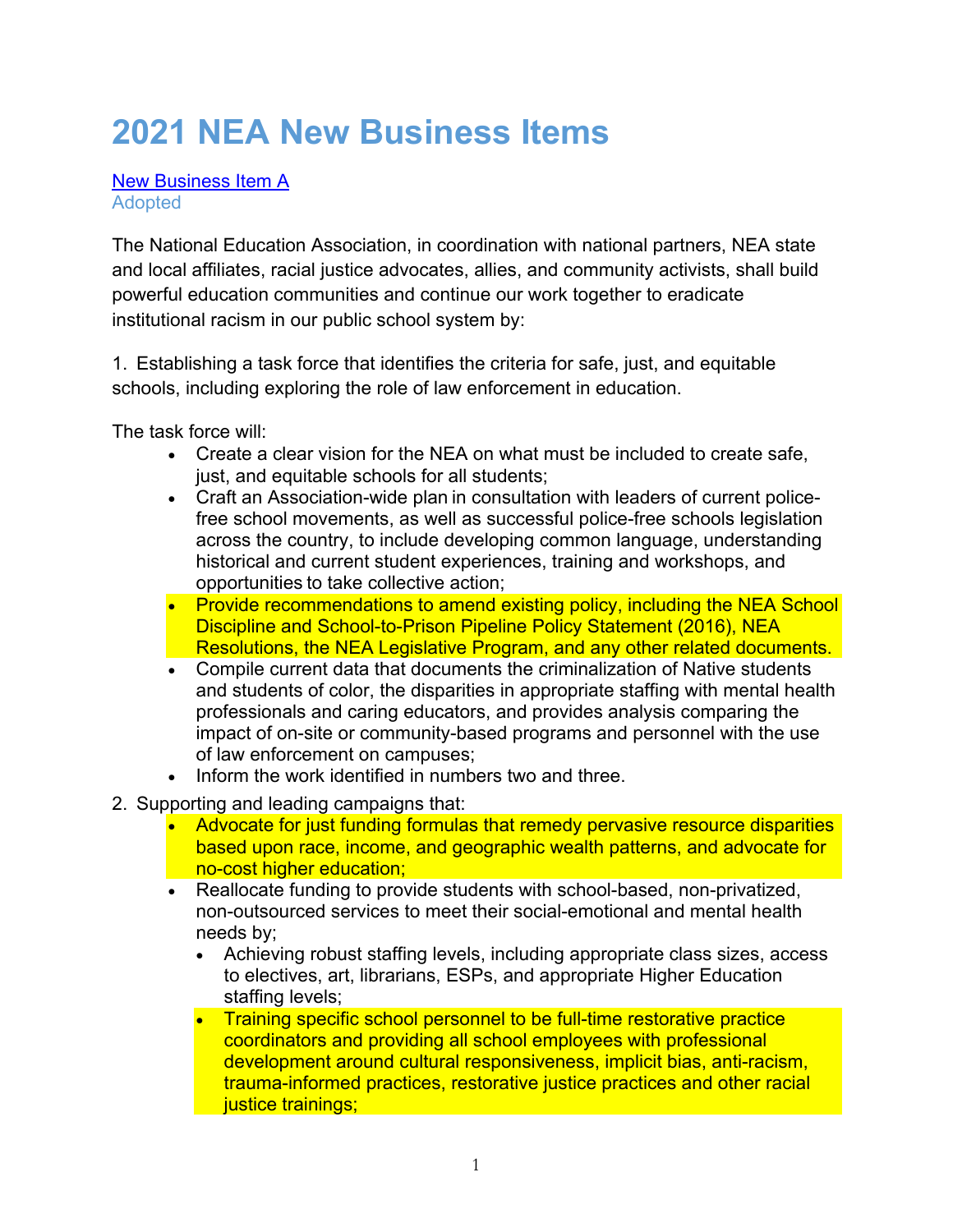- Training educators to lead on equity and racial justice, leveraging the Leaders for Just Schools curriculum and model;
- Hiring school-based mental health providers trained to provide culturally appropriate services, such as school counselors, nurses, social workers, drug and alcohol counselors and psychologists, and utilizing traumainformed, restorative justice practices, meditation/peace centers, and other proven methods to address student health and well being.
- Eliminate the school-to-prison and school-to-deportation pipeline;
- Win transformative investments for racially just schools that include addressing the academic, social, and emotional needs of every student through their entire educational journey, including non-biased access to pre-K and post-high school opportunities;
- Seek remedy to economic justice issues including, but not limited to, affordable housing, housing insecurity, food insecurity, and access to health care and childcare;
- Achieve dramatic funding increases for proven programs such as services for low-income students under Title I and students with disabilities under the Individuals with Disabilities in Education Act (IDEA);
- Result in greater numbers of Native educators and educators of color in the education profession(s) and the union; specifically in high-quality, full-time, professional or tenure-track positions;
- Result in increased investment to expand community schools leveraging the **NEA Community Schools Model;**
- Result in increasing the implementation of culturally responsive education, theory, and ethnic (Native people, Asian, Black, Latin(o/a/x), Middle Eastern, North African, and Pacific Islander) Studies curriculum in pre- K-12 and higher education;
- Eradicate racist laws, policies, and practices, the over-criminalization of communities, students, and families of Native people and people of color, as well as the criminalization of poverty.

3.  Engaging and empowering students, families, community members and other key stakeholders in the decision-making process in their schools, districts, higher education institutions, and communities.

To this end, NEA will:

- Expand the development of trauma-informed schools and the implementation of trauma-informed practices in education communities to support learning, social and emotional wellbeing, and inclusive educational environments.
- Leverage Bargaining for the Common Good to engage broad stakeholder groups to win on transforming education communities.
- Provide technical assistance to expand state and local affiliate education community partnerships to deliver professional development and training curriculum targeted to education employees charged with creating affirming accountability practices and supportive climates by;
	- Expanding the implementation of training in age-appropriate responses and interventions, cultural responsiveness and culturally relevant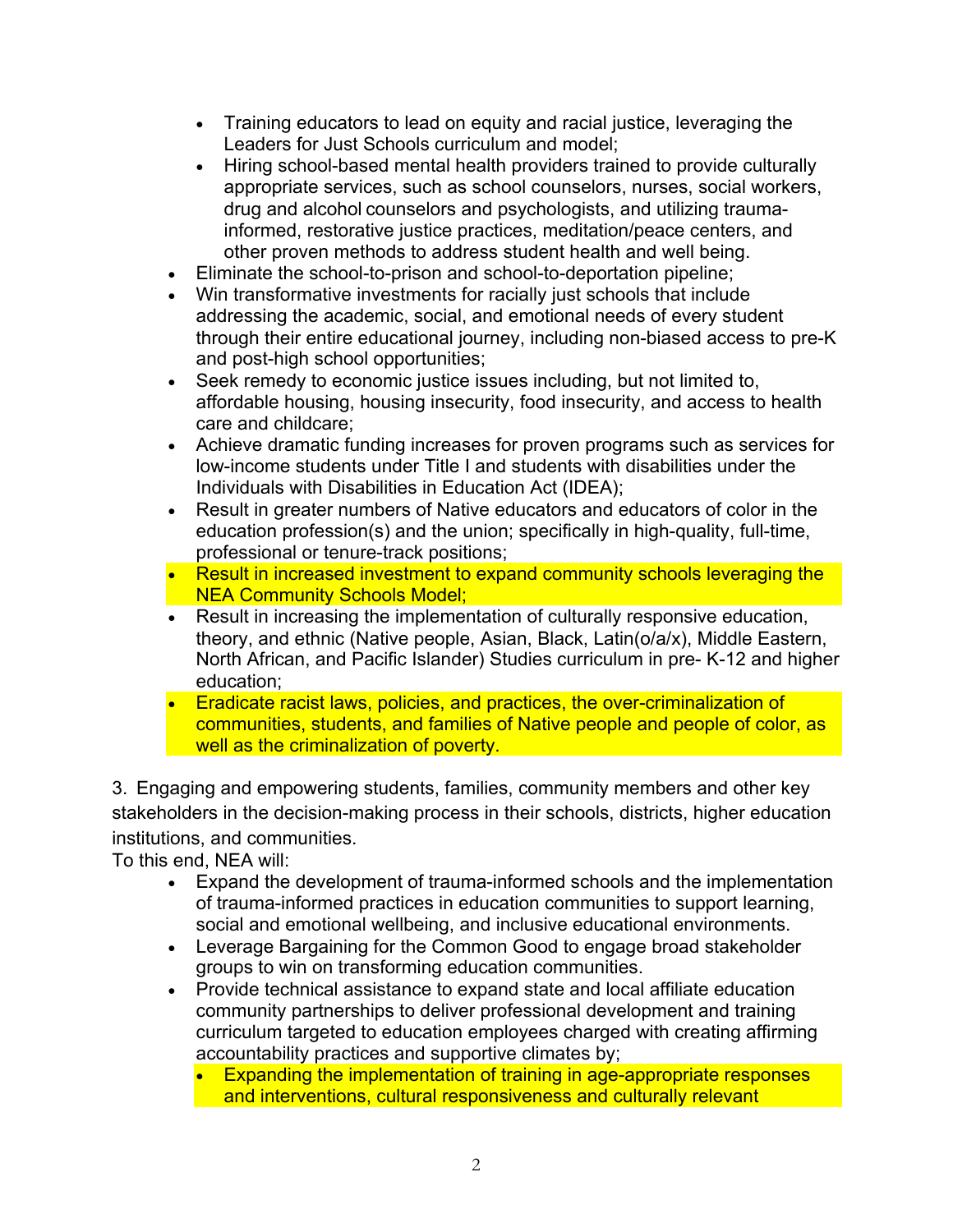pedagogy, implicit bias, anti-racism, trauma-informed practices, restorative justice practices and other racial justice training.

#### New Business Item 1 Adopted

NEA shall use its public-facing websites, including educationvotes.nea.org, to publicly promote and affirm its commitment to access voting and that state legislatures should not implement policies that overturn the will of the voters.

Additionally, NEA will partner with external organizations in a public-facing national campaign to educate the public about voting that includes state-based lobbying language to condemn all efforts to limit the rights of voters to have full access to the ballot box.

#### New Business Item 2 Adopted as Amended

NEA will research the organizations attacking educators doing anti-racist work and/or use the research already done and put together a list of resources and recommendations for state affiliates, locals, and individual educators to utilize when they are attacked. The research, resources, and recommendations will be shared with members through NEA's social media, an article in *NEA Today*, and a recorded virtual presentation/webinar.

# New Business Item 3

**Defeated** NBI has been modified by its mover.

NEA will provide support to state affiliates in establishing and implementing a process to collect and distribute funds earmarked to pay educators who do volunteer anti-racist work (including, but not limited to, work such as participating in book studies, workshops, or presentations; supporting Black, Indigenous and People of Color [BIPOC] students in schools; or any other union work requiring a racial lens that comes from their lived experience and expertise). This NEA support would include creating a simple application template that statewide unions could adapt for educators to fill out to be paid for their labor. NEA would make sure this template is simple so they don't create significantly more work for people who are applying for funds. State affiliates will make comprehensive efforts to reach a goal that at least fifty percent (50%) of applications submitted are from BIPOC educators, but may continue with implementation even if that goal is not met. State affiliates will collect and make available this racially aggregated data. They could also encourage members to make a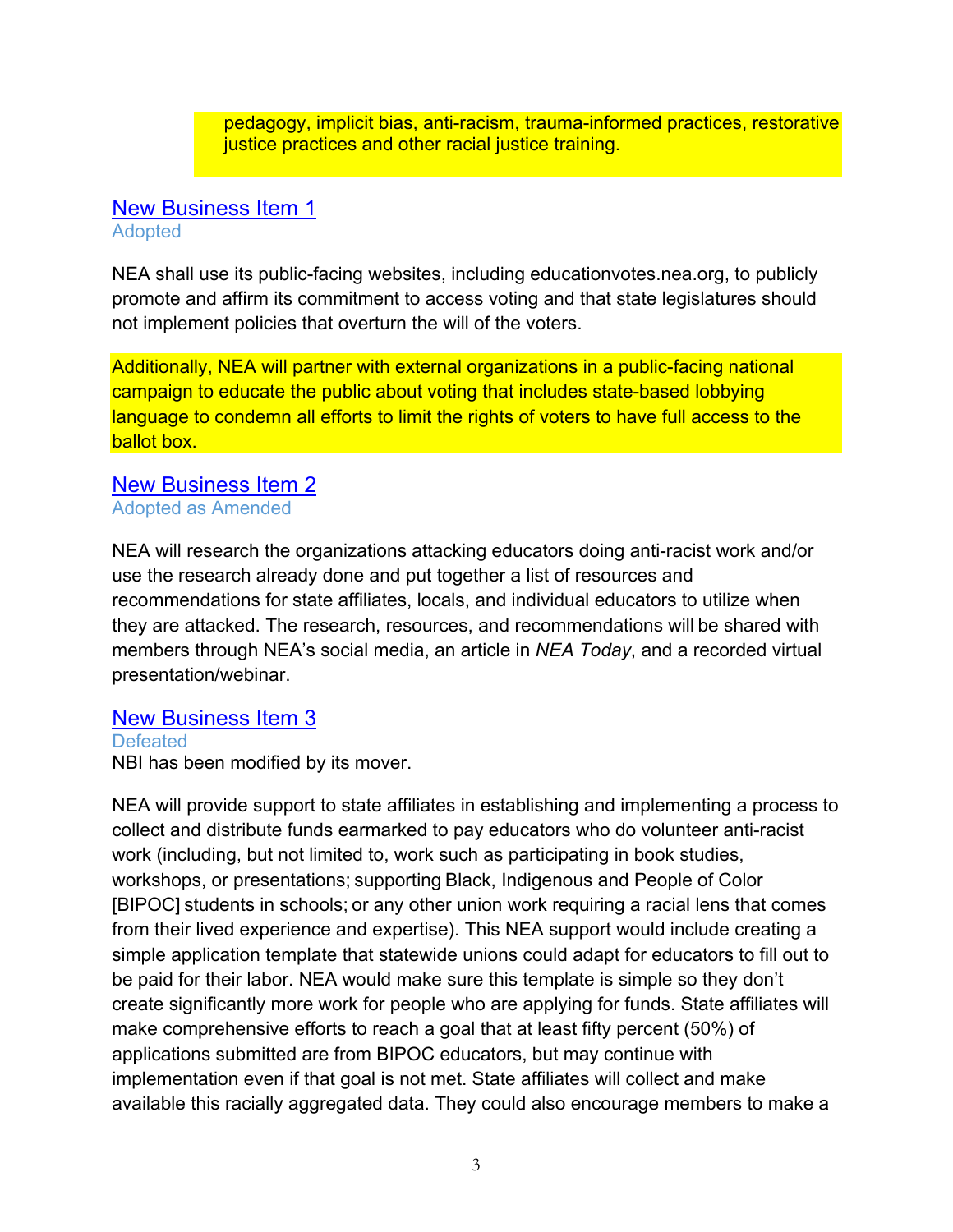donation of \$25 or more or make monthly contributions in order to offset the cost of credit card fees.

#### New Business Item 4 **Defeated**

NEA will go beyond Land Acknowledgement to explore the concept of "Land Back." NEA will recruit a committee of 10-12 Indigenous members that will reach out to federally recognized tribes for their recommendations about reparations. NEA will report the findings and recommendations to all delegates electronically one month before the 2022 deadline for delegate submissions for the NEA Legislative Program, Resolutions, Policy Statements, Constitution, Bylaws, and Rules, and give a brief oral report at the beginning of the 2022 Representative Assembly right after the Land Acknowledgement is read.

# New Business Item 5

#### Adopted

NBI has been modified by its mover.

The NEA will use existing materials to educate its state and local affiliates and members about the dangers of anti-transgender legislation targeting transgender youth in sports and/or restricting their access to gender-affirming health care. Resources should describe the current legal landscape at the federal and state levels, include model language from partner organizations on ways to support modifications to existing laws that prevent such discriminatory applications, provide talking points for advocacy, and link to existing resources for members and state affiliates to use in efforts to prevent the use of such laws as a license to discriminate.

# New Business Item 6

# Adopted as Amended

NEA will arrange a meeting between leaders who work in the field of pre-K-21 special education and who are actively involved in special education committee work or work with the Council for Exceptional Children, and Education Secretary Miguel Cardona and/or the Department of Education to talk about the meaning of least restrictive environment (LRE) as it pertains to the field of special education and appropriate models of inclusion. Furthermore, NEA will advocate and promote the acceptance of the idea that the LRE supports students with Individualized Education Programs (IEPs) to make progress on their IEP goals and should be determined based on the student's individual strengths, needs, preferences, and interests, and is often not the environment provided in a full inclusion model.  This advocacy shall also include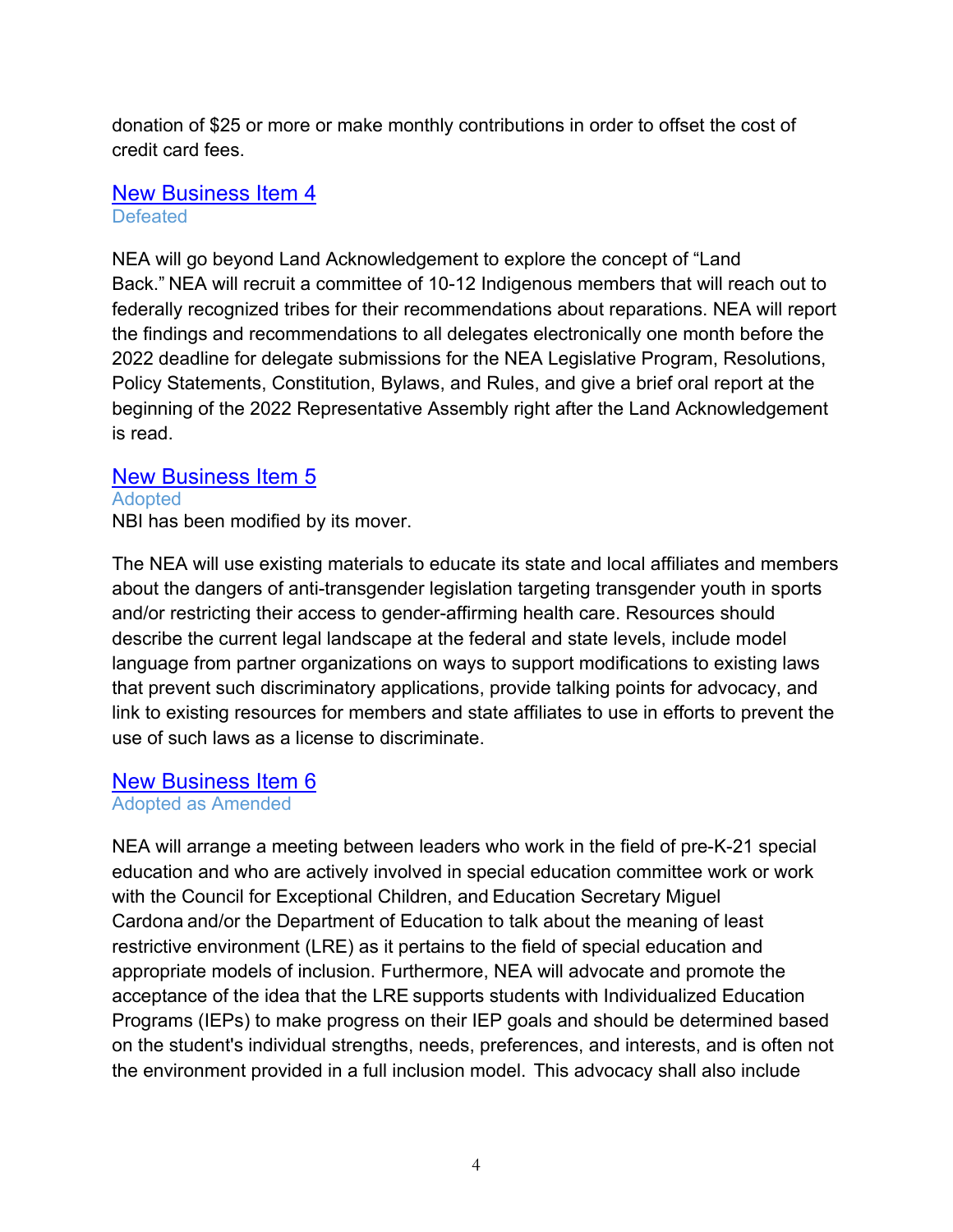promoting the list of recognized needs for proper implementation of federal special education legislation from statement B-34 of the Resolutions Document.

#### New Business Item 7 Adopted

NEA will communicate with its members via email and give them an easy option to request to have physical mail from NEA converted into paperless formats of communication. In addition, NEA will respect members' choices not to receive any physical mail from NEA and stop sending it to the greatest extent possible as allowed by NEA Bylaws and policies. The paperless option also would include the option to request to stop NEA-sponsored offers NEA members get through the mail to the greatest extent possible according to our Bylaws and policies. The communication about options may include tiered options for members, such as: 1. request not to receive paper-sponsored mail; 2. request all informational mail that does not require member action/response to be sent in digital formats only; and 3. request all physical mail to be converted to digital formats to the greatest extent allowed by NEA Bylaws and regulations.

#### New Business Item 8 **Defeated**

NEA will use its resources to contact state association leadership and committee members and ask for their help to create an easily accessible document for our members that lists the various state committees and committee members. The document will list the names of state committee members by committee subject and include their contact information (email) with their consent.

#### New Business Item 9 Adopted

NEA will conduct research and publish an article about alternative pathways to graduation for students who experience moderate-to-severe impacts as a result of their exceptionalities and who are in self-contained programs or special education classes for twenty-five percent (25%) or more of their school day. NEA will post this article on online platforms, publish in the *NEA Today,* and send it to all state affiliates to disseminate to their members. In addition, NEA will advocate for the creation of pathways to graduation for students who experience moderate-to-severe impacts from their exceptionalities by helping to set up meetings about this between its member leaders in the field of special education and the U.S. education secretary and/or the U.S. Department of Education and will support this effort in practical ways.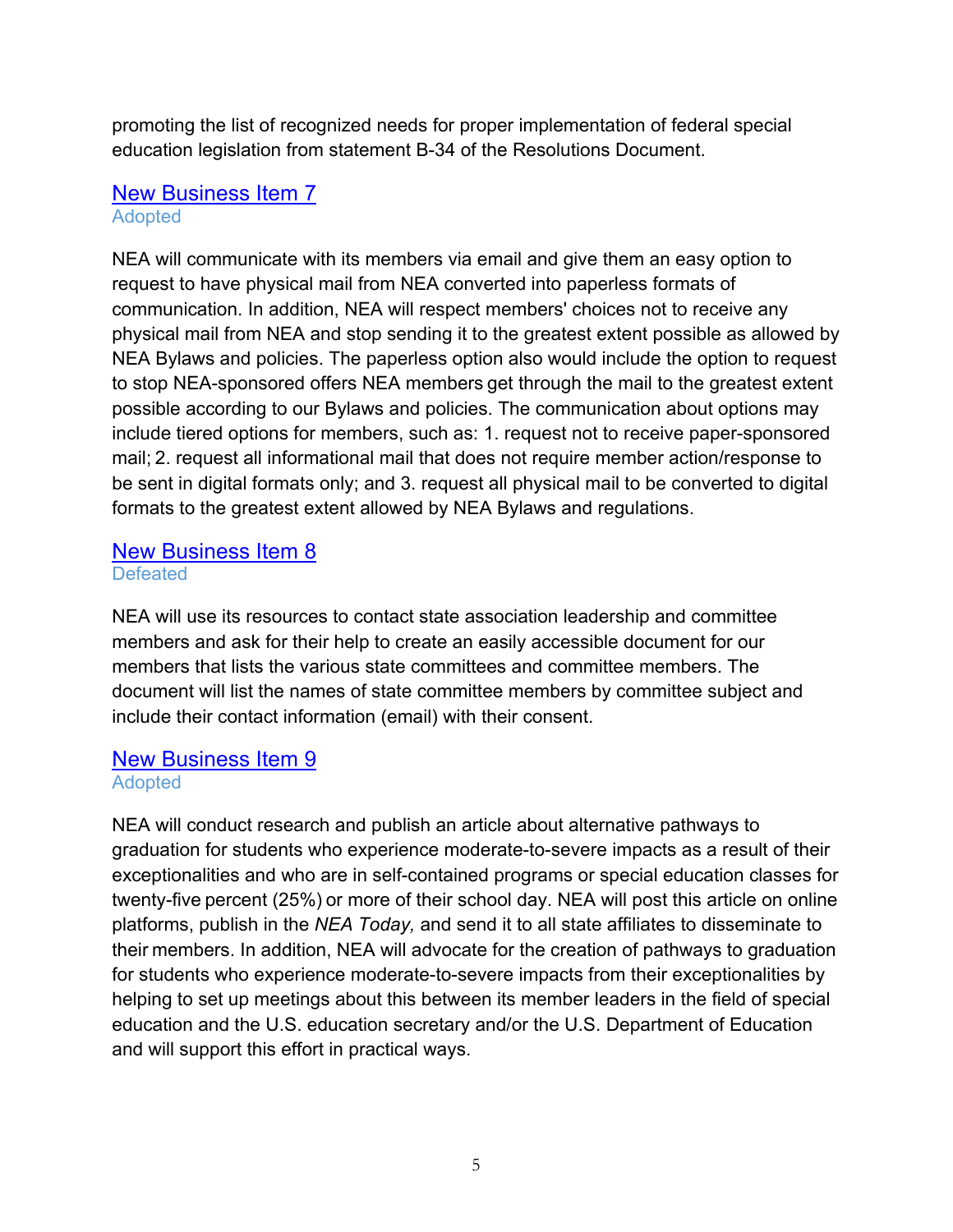#### New Business Item 10 **Defeated**

NEA will endorse the Educational Equity Now non-profit organization by publicly promoting its work on online platforms and/or publishing an article about the work of this organization and/or making an official statement of support for the work being done by this organization.

#### New Business Item 11 Adopted as Amended

NEA will use online platforms in addition to the NEA Today to raise awareness about the impact of period poverty (the lack of access to menstrual supplies) on our students.

#### New Business Item 12 **Adopted** NBI has been modified by its mover.

NEA will publish a one-page advertisement in up to two issues of the print issue of *NEA Today* and/or to the appropriate online/mobile platform inviting members to join as Pre-Retired subscribers and providing the benefits of Active members joining as Pre-Retired subscribers. NEA will also similarly publish a one-page advertisement in up to two issues of the print issue of *NEA Today* and/or to the appropriate online/mobile platform inviting members to join as NEA-Retired members and providing the benefits of NEA-Retired membership.

#### New Business Item 13 **Defeated**

NEA will form and lead a committee of 12-15 people that includes members from some of the other larger national unions in the country to discuss and address the issues of police unions. The committee will ensure that racial justice is always centered in its discussions and that efforts are made to distinguish between police unions and the rest of the labor movement. The committee will make recommendations to the labor movement on what role we should play in putting an end to police unions' ability to protect violent cops, harmful policing practices, and racist policies that too often lead to the terrorizing and deaths of our students and their family members. These recommendations will be shared via email to state affiliates and via posting on the appropriate NEA website one month before submissions are due for the 2022 NEA Representative Assembly.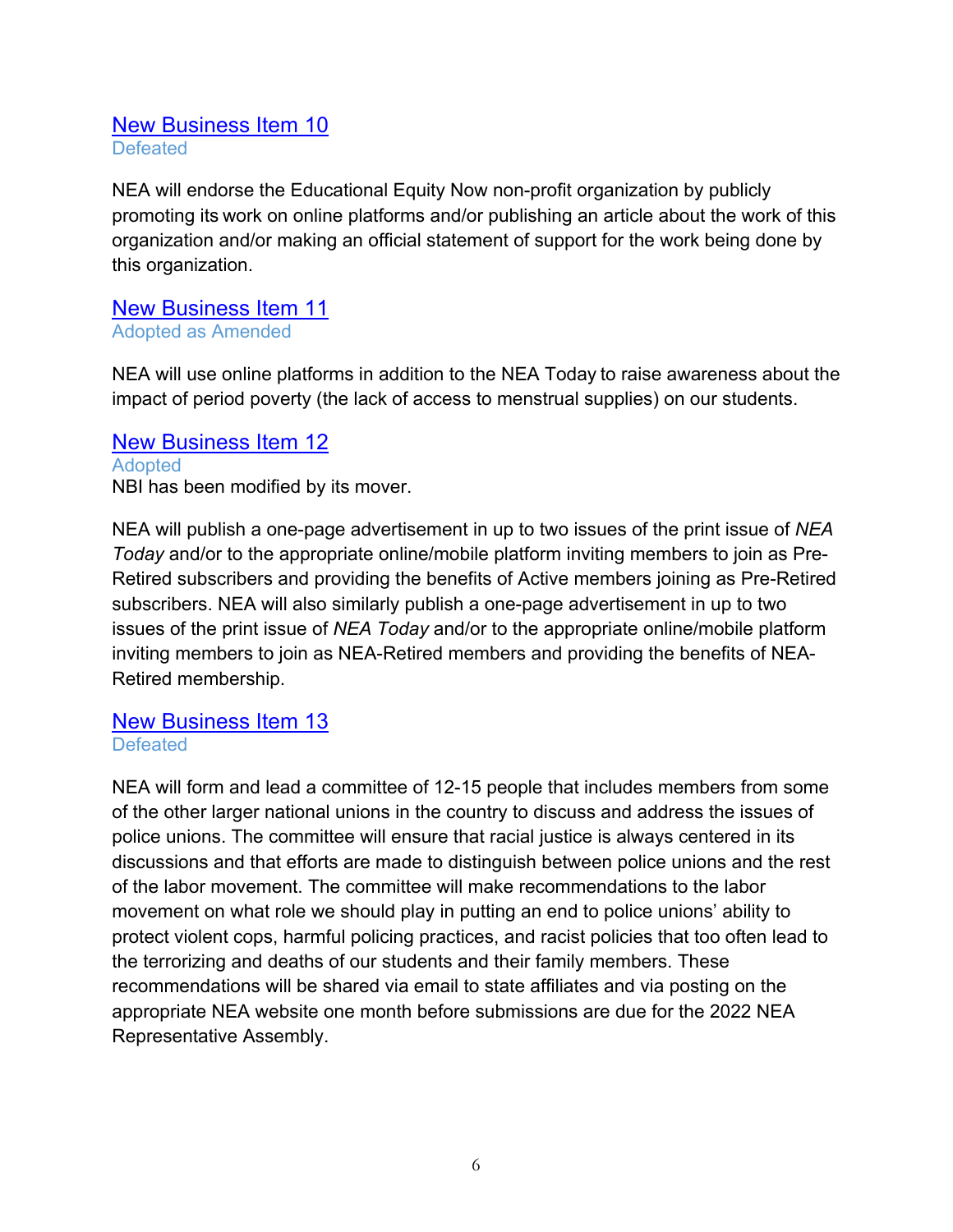New Business Item 14 **Withdrawn** NBI has been withdrawn.

New Business Item 15 Adopted

NEA shall, using existing channels, including social media platforms, the NEA website, *NEA Today*, video and other media, publicize awareness, advocacy, accommodations, and support tools specifically for students and educators with invisible disabilities.This will be an ongoing effort, with NEA's social and print media platforms lifting up and celebrating individuals with invisible disabilities during Invisible Disabilities Week, October 17-23, 2021.

New Business Item 16 Adopted as Amended NBI has been modified by its mover.

NEA shall use its existing media resources including *NEA Today*, NEAtoday.org, and *NEA Today Express*, in addition to its social media platforms, to publish and digitally publicize one or more articles that will explain the importance of names, and the need for correct pronunciation and spelling thereof. The articles will also delve into the cultural and historical importance of names and their ability to reflect cultural beliefs and familial transmittal of ancestral history.

The Association shall also include in these publications various techniques to help educators learn the correct pronunciation and spelling of names.

New Business Item 17 **Withdrawn** NBI has been withdrawn.

New Business Item 18 **Adopted** NBI has been modified by its mover.

NEA shall identify, compile, and share on NEA EdCommunities, existing "decolonizing the curriculum" resources to educators seeking to be anti-racist in their classrooms and use existing communications and social media to promote it through their affiliates so that rank and file educators can utilize the resources in the classrooms.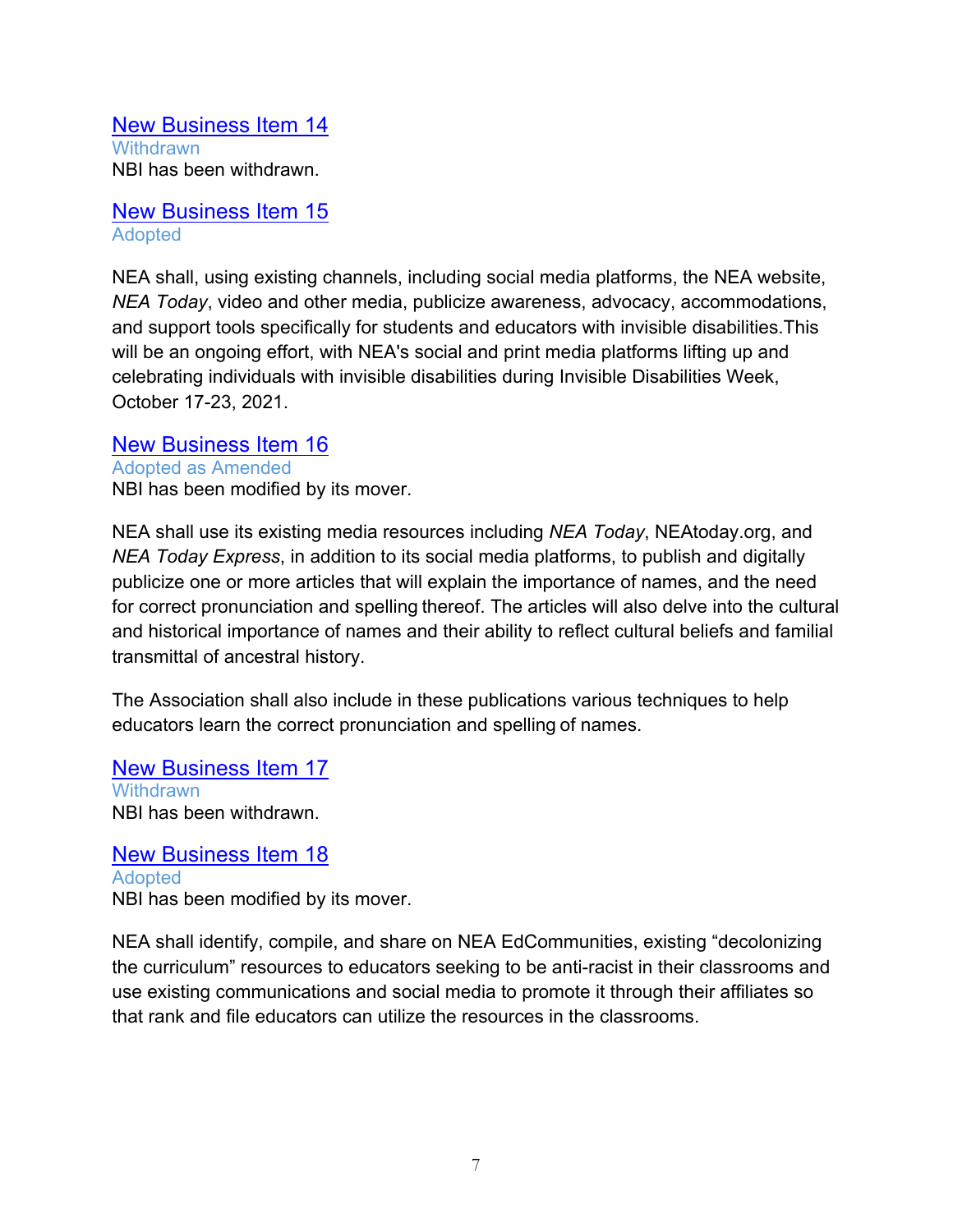#### New Business Item 19 Adopted as Amended

NEA will advocate for Congress to fulfill its promise of forty percent (40%) funding of the Individuals with Disabilities Education Act (IDEA) by using existing communication channels to encourage members to contact their members of Congress. NEA will also highlight the findings of the University of California Los Angeles (UCLA) Civil Rights Project report, *National Analysis Details Troubling Levels of Pre-existing Education Inequities for Students with Disabilities*, in appropriate NEA communication vehicles.

# New Business Item 20

**Adopted** NBI has been modified by its mover.

NEA will encourage state affiliates to use the National Education Association Standards of Conduct at NEA events and meetings and Member Anti-Harassment/Non-Discrimination Policy and Procedures as a model to develop a set of standards of conduct for events and meetings within their own affiliation spaces, virtual and in person, as well as establish a reporting and investigatory procedure to work towards the creation of a respectful climate that values all members and encourages full participation in the Association without fear, intimidation, retaliation, discrimination, or harassment.

# New Business Item 21

Referred to the NEA President NBI has been modified by its mover.

NEA shall write a letter to U.S. Department of Education Secretary Cardona requesting that a grant be created within the U.S. Department of Education budget to provide a livable stipend to all current student teachers to assist with college tuition, housing, transportation, and other necessities, beginning fall 2022.

#### New Business Item 22 Adopted as Amended

NEA shall advocate through existing publications and communications to members encouraging them to contact Congress for the need of equal access to health care services for all to minimize health disparities of educators, students and families in rural and/or multicultural areas.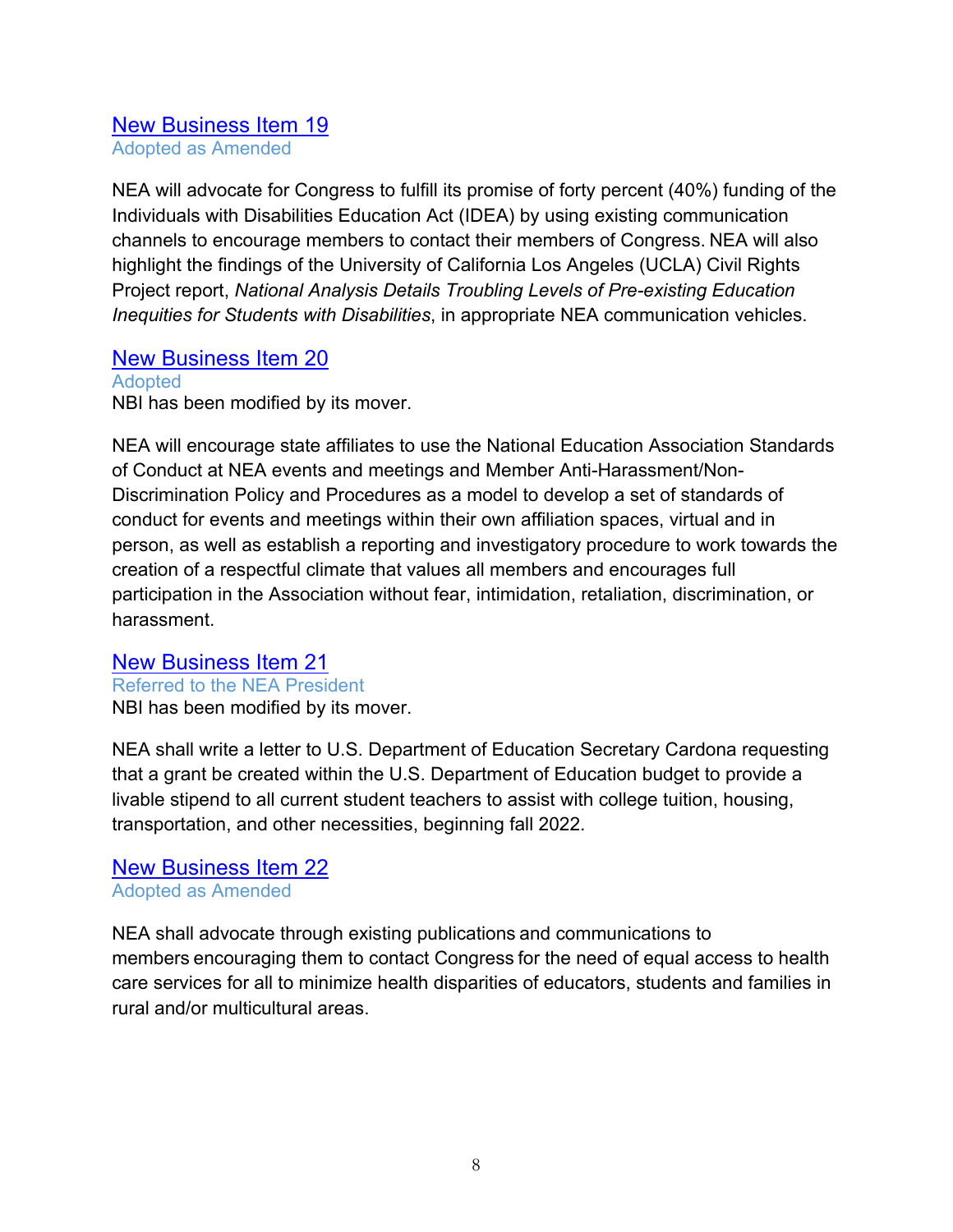#### New Business Item 23 Adopted

NEA shall advocate for continued support through existing publications and communications with members, encouraging them to contact Congress for concerted efforts to resolve human trafficking of our students and address negative impacts on our students and school community, such as chronic safety issues, health issues, absenteeism, drop outs, and suicides.

New Business Item 24 **Withdrawn** NBI has been withdrawn.

New Business Item 25 **Withdrawn** NBI has been withdrawn.

New Business Item 26 Adopted NBI has been modified by its mover.

The NEA will create a toolkit for its members to conduct walk-throughs at their workplaces to record and report unhealthy and unsafe conditions, including but not limited to potential risks in indoor spaces (restrooms, libraries, locker rooms, classrooms, etc.) of poor ventilation, inadequate or ineffective air filtration systems and/or devices, shortages of PPE and safe cleaning supplies, presence of legacy toxins (i.e., PCBs in lighting ballasts, sealants and caulking, mercury in the classroom and gym floors, lead in drinking water and paint, asbestos and glass fibers particulates in HVAC system and acoustical ceiling tiles), rodents, insects, and other pests, excessive noise, air pollution, and other harmful and potentially harmful working conditions.

# New Business Item 27

**Defeated** NBI has been modified by its mover.

NEA shall, through existing electronic channels and communications, including social media, publish an article about the potential benefits of a state-owned banking system, including how a public banking system can help increase investment in school infrastructures.

New Business Item 28 **Withdrawn** NBI has been withdrawn.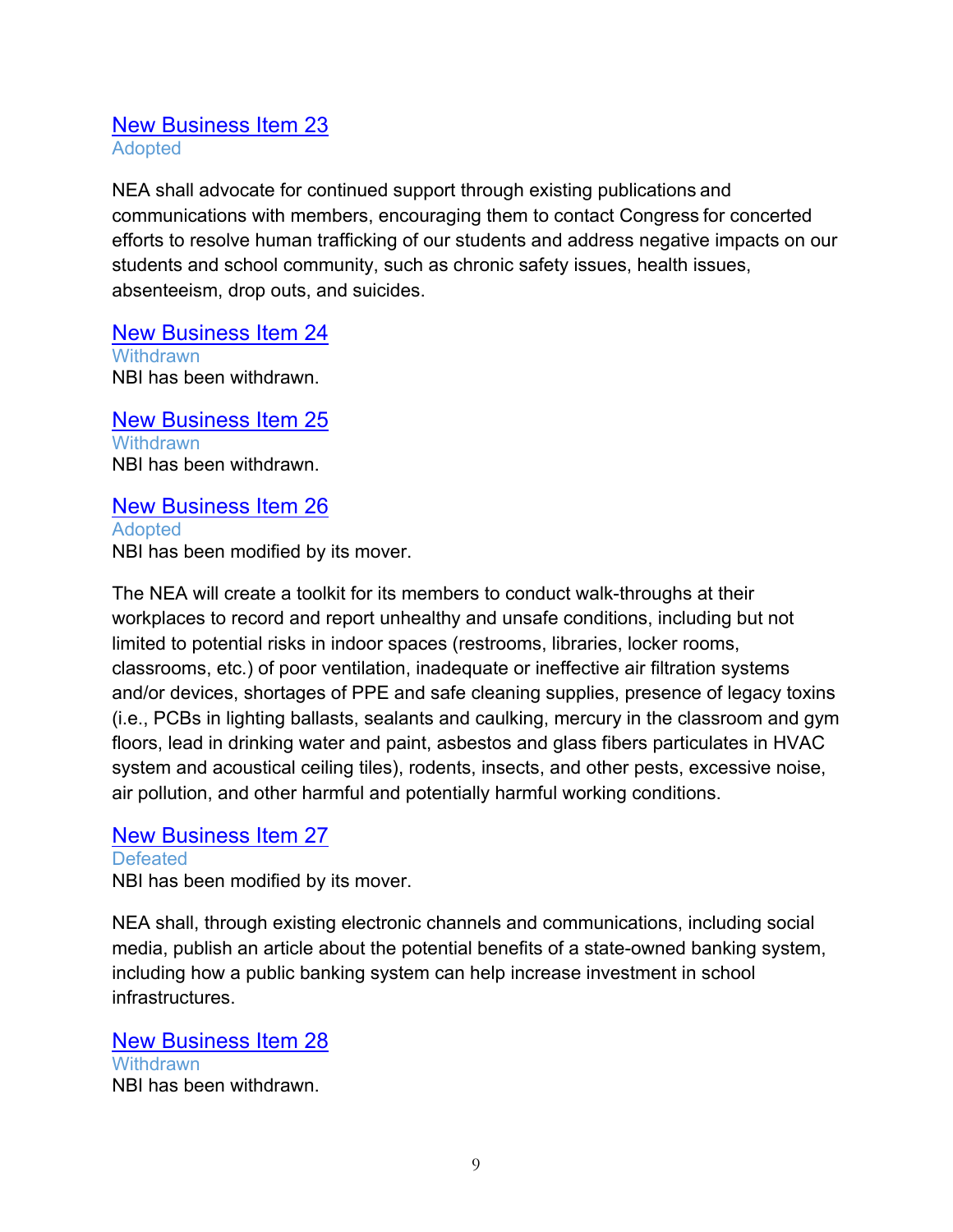#### New Business Item 29 **Defeated**

The NEA will publicize its support for the Palestinian struggle for justice and call on the United States government to stop arming and supporting Israel and Saudi Arabia. The NEA will further publicize its support for refugee status for the millions of people across the region who are forced to move and seek refuge for themselves and their families because of the ongoing conflict and repression.

# New Business Item 30

#### **Defeated**

NBI has been modified by its mover.

The NEA shall create a competitive grant program making up to \$500,000 available to state affiliates to create and/or sustain a Health and Safety Committee to:

- monitor implementation of COVID-19 safety protocols;

- address the hazards caused by aging schools and neglected facilities;

- improve temperature control, filtration, and ventilation in schools and workplaces of education employees;

- make sure federal funds for COVID-19 relief (American Rescue Plan) are spent effectively to improve health and safety;

- inform members of their rights to a safe workplace (contract language, state and local laws, etc.);

- provide training for members to identify and assess harms or potential harms in their buildings;

- assist locals to form their own Health and Safety Committees;

- keep records and collect data on health and safety concerns and violations to Occupational Safety and Health Administration (OSHA) and state laws in public schools;

- assist with organizing efforts to lobby legislators and secure safe and healthy working conditions in members' workplaces;

- publicize unsafe conditions in the schools to their communities and to decisionmakers;

- collaborate with other unions to organize, build power, and advocate for safe and healthy working conditions;

and/or other endeavors to create and maintain safe working conditions for students and education employees. The above are examples of activities to include in such a grant.

# New Business Item 31

Ruled Out of Order

The NEA will encourage school districts, using existing publications, to refocus their budgets to prioritize community policing. The emphasis should include using mental health professionals, addiction counselors, and social workers. There should also be a priority on additional training for school resource officers (SROs) towards the deescalation of situations involving all students.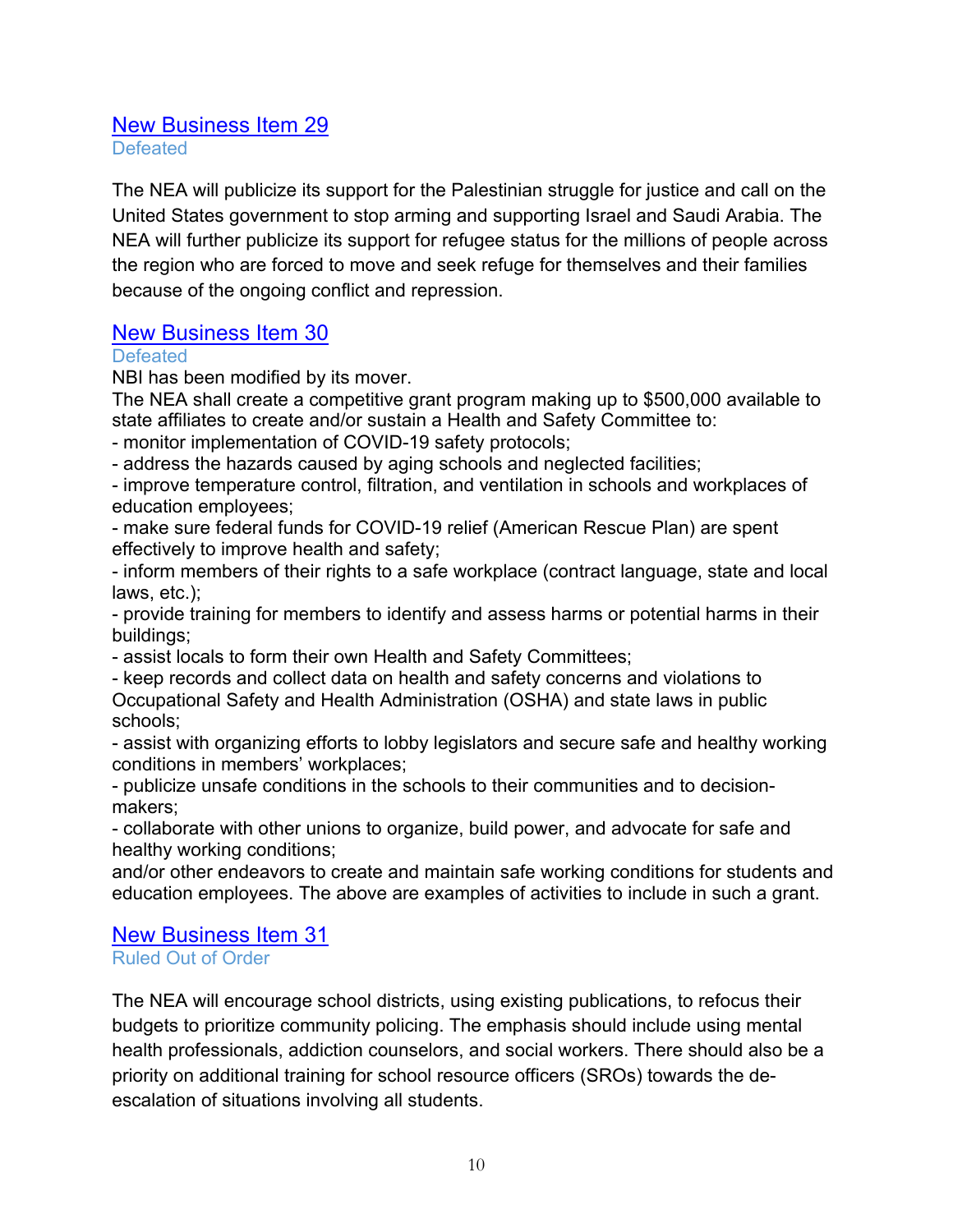#### New Business Item 32 Adopted

NEA shall create a training program within the UniServ department to train UniServ staff and Association representatives on how to support and effectively represent transgender and transitioning members.

New Business Item 33 **Defeated** NBI has been modified by its mover.

The NEA will call for mandatory safe and effective COVID-19 vaccinations and testing for all students and staff before returning to face-to-face instruction in the fall, subject to medical exceptions in accordance with existing law, and will widely publicize this position via social media. We will further call for and publicize that safety measures such as social distancing, masking, and proper ventilation be mandatory for all.

#### New Business Item 34 **Defeated**

The NEA will provide research services to state and local affiliates, upon request, to inform locals and members of the health and safety laws and regulations in members' workplaces. The research will also include simple, step-by-step instructions on how to file a report, including required forms, specific contact information on where to send the information, and/or whistleblower protections, if any.

#### New Business Item 35 Adopted as Amended

NEA shall update the Harassment and Discrimination Toolkit (published 2014) to include a gender identity, gender expression, and sexual orientation category.

New Business Item 36 **Withdrawn** NBI has been withdrawn.

# New Business Item 37 Adopted

NEA shall use existing digital and print media to promote teaching about the Armenian genocide by writing an article about the history of the Armenian genocide, including Americans' assistance of genocide victims and orphans through the Near East Relief. This article shall contain teaching resources from the Armenian National Committee of America-Western Region (ANCA-WR) Education Committee (www.ancawr-ed.org).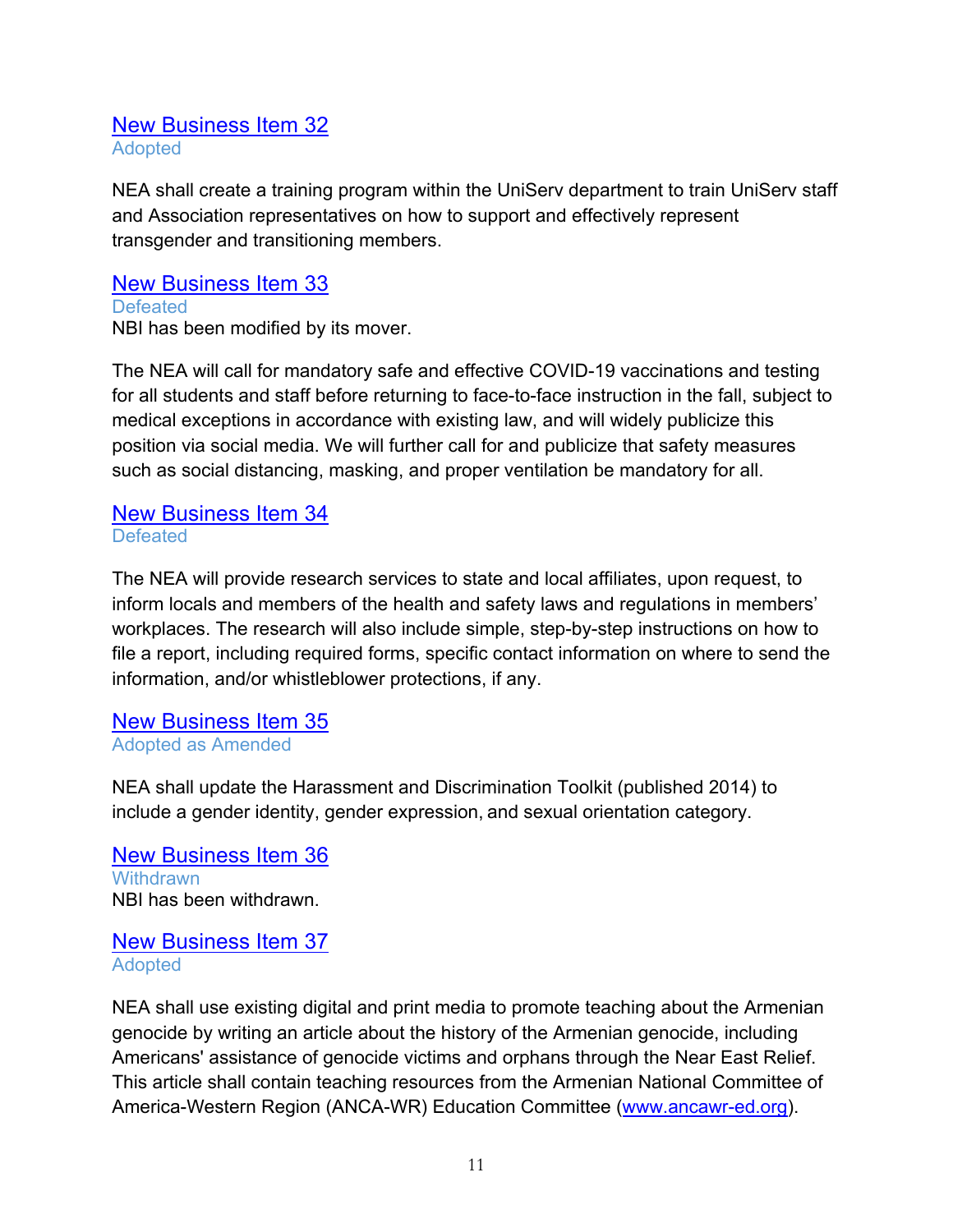#### New Business Item 38 Adopted

The NEA will publicize via appropriate social media a call to end Title 42, the Trump-era racist policy of turning away immigrants at the southern border and forcing family separations. NEA will further publicize via appropriate social media a call for the shutdown of all child detention centers and support granting refugee status, as well as an increased number of work and family visas, to immigrant children and their families.

New Business Item 39 Adopted as Modified NBI has been modified by its mover.

The NEA will, with guidance on implementation from the NEA president and chairs of the Ethnic Minority Affairs Caucuses:

A. Share and publicize, through existing channels, information already available on critical race theory (CRT) -- what it is and what it is not; have a team of staffers for members who want to learn more and fight back against anti-CRT rhetoric; and share information with other NEA members as well as their community members.

B. Provide an already-created, in-depth, study that critiques empire, white supremacy, anti-Blackness, anti-Indigeneity, racism, patriarchy, cisheteropatriarchy, capitalism, ableism, anthropocentrism, and other forms of power and oppression at the intersections of our society, and that we oppose attempts to ban critical race theory and/or *The 1619 Project*.

C. Publicly (through existing media) convey its support for the accurate and honest teaching of social studies topics, including truthful and age-appropriate accountings of unpleasant aspects of American history, such as slavery, and the oppression and discrimination of Indigenous, Black, Brown, and other peoples of color, as well as the continued impact this history has on our current society. The Association will further convey that in teaching these topics, it is reasonable and appropriate for curriculum to be informed by academic frameworks for understanding and interpreting the impact of the past on current society, including critical race theory.

D. Join with Black Lives Matter at School and the Zinn Education Project to call for a rally this year on October 14—George Floyd's birthday—as a National Day of Action to teach lessons about structural racism and oppression. Followed by one day of action that recognize, and honor lives taken such as Breonna Taylor, Philando Castile, and others. The National Education Association shall publicize these National Days of Action to all its members, including in *NEA Today*.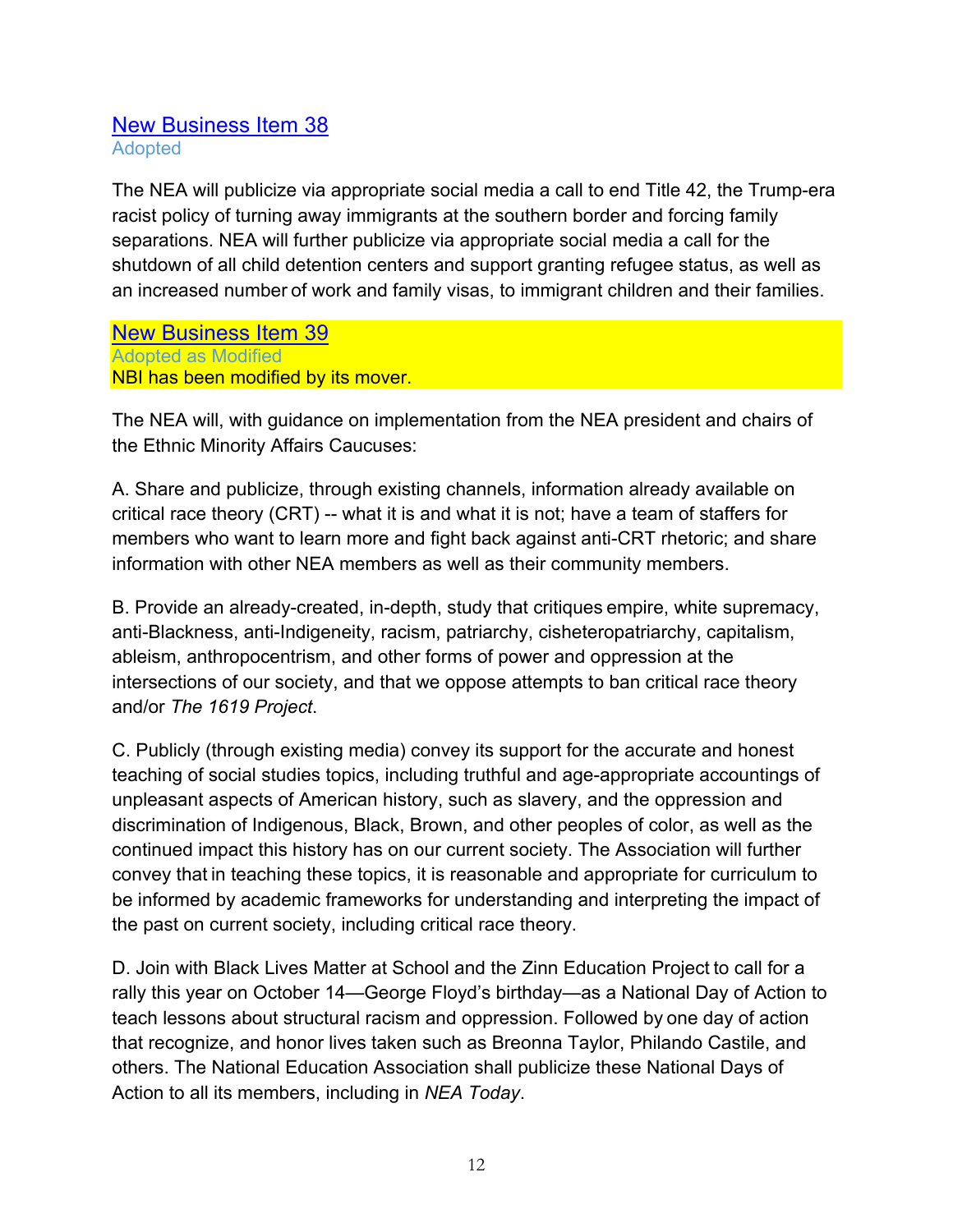E. Conduct a virtual listening tour that will educate members on the tools and resources needed to defend honesty in education including but not limited to tools like CRT.

F. Commit President Becky Pringle to make public statements across all lines of media that support racial honesty in education including but not limited to critical race theory.

# New Business Item 40 Adopted

NEA will collect an inventory on land-grant institutions and develop a report on the disparities in funding, along with the current funding models among historically Black colleges and universities (HBCUs) and predominantly White institutions (PWIs). Additionally, NEA will use the data uncovered in this research to develop a public awareness and organizing campaign to pressure states to match the federal dollars HBCU's receive as a part of the Morrill Act.

#### New Business Item 41 Referred to the Appropriate Committee NBI has been modified by its mover.

NEA will work with its partners and affiliates to raise money for and create an awareness campaign to address the recent wave of state legislation that prohibits educators and courses from including certain concepts and facts because, according to the lawmakers sponsoring this legislation, they have the potential to make some people uncomfortable. As a part of this awareness campaign, NEA will work with coalition partners to raise funds to create a variety of public messages and will reach out to its members and well-recognized actors, musicians, and sports figures to solicit their input and help. This campaign will focus on the importance of teaching our students to be able to evaluate the influence of the intersections of identity, including but not limited to, exceptionality, ability, gender, gender identity, sexual orientation, age, race, ethnicity, religion, and socio-economic status, based on the experiences of peoples, groups, and events.

# New Business Item 42

#### Referred to the Appropriate Committee

NEA will use existing means to urge state and local affiliates to encourage their states to require Holocaust and genocide education in all K-12 and higher education public institutions.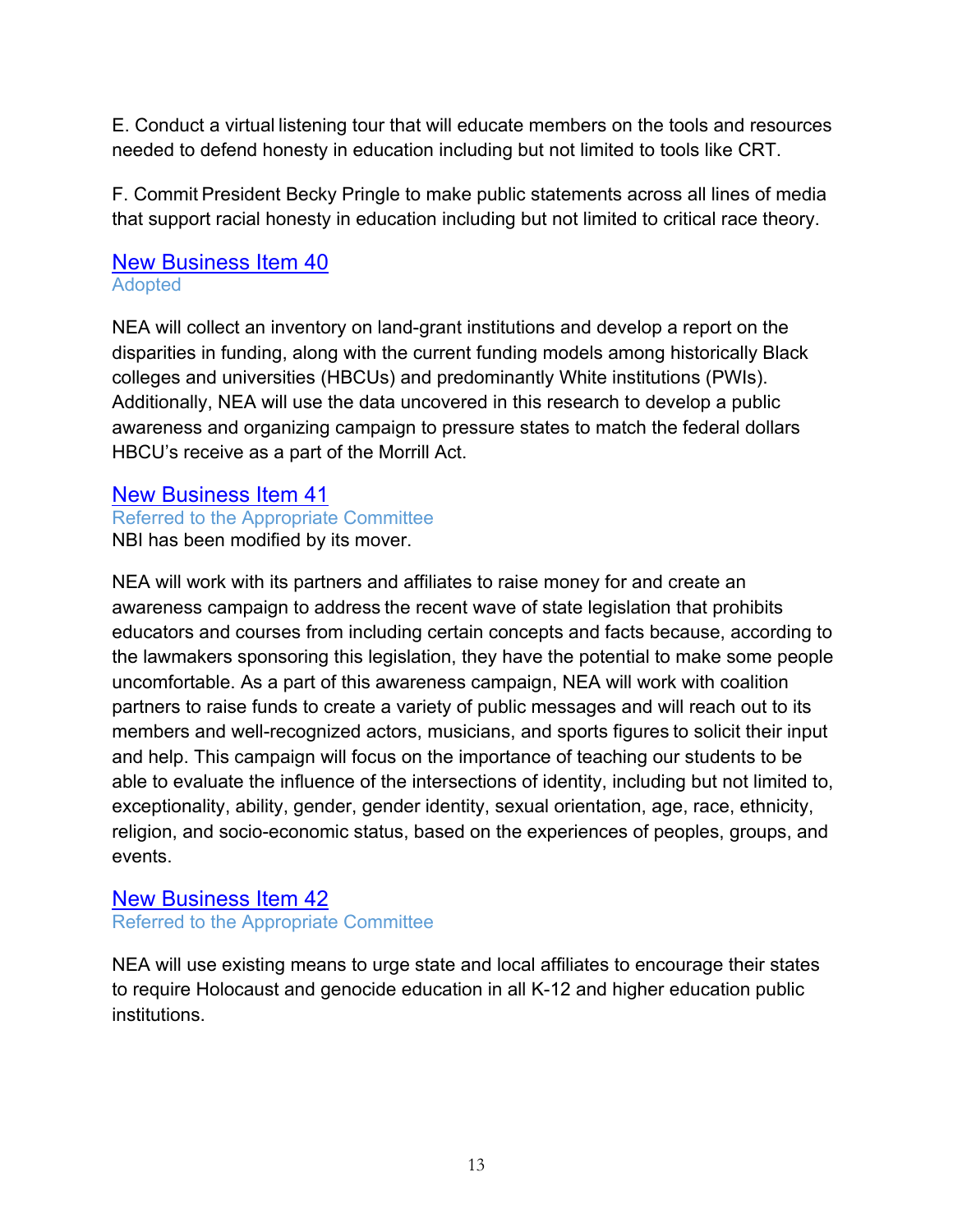# New Business Item 43 Referred to the Appropriate Committee

Using existing staff and resources, the NEA will highlight affiliates that have used NEA's Opportunity Audit Toolkit, along with what indicators, other than test scores, they have secured to measure equity.

New Business Item 44 Referred to the Appropriate Committee

NEA will encourage state and local affiliates to support efforts to unionize Amazon workers and use existing means and communication tools to publicly communicate that support. NEA will provide an article that indicates why unions are important, especially today.

New Business Item 45 Referred to the Appropriate Committee NBI has been modified by its mover.

NEA shall explore the development of continuing professional development programs concerning genocide, femicide, and ethnic cleansing. NEA shall use existing resources where possible, but will also reach out to U.S.-based, non-governmental organizations for expertise and possible partnerships as appropriate. NEA will strive to offer the first programs no later than May 2022.

New Business Item 46 Referred to the Appropriate Committee

NEA shall call upon all governors and state legislative leaders to fully staff all state boards, panels, committees, councils, and other legally mandated bodies. NEA shall encourage the appointment of educators to vacancies on these bodies when educators meet the eligibility requirements. NEA will also call for these bodies to be allowed to function both freely and fully.

#### New Business Item 47 Ruled Out of Order

The NEA president will write a letter to U.S. Secretary of Education Cardona encouraging national implementation of restorative justice practices in schools.

NEA will investigate a partnership with the American Association of School Administrators (AASA) for restorative justice training and implementation.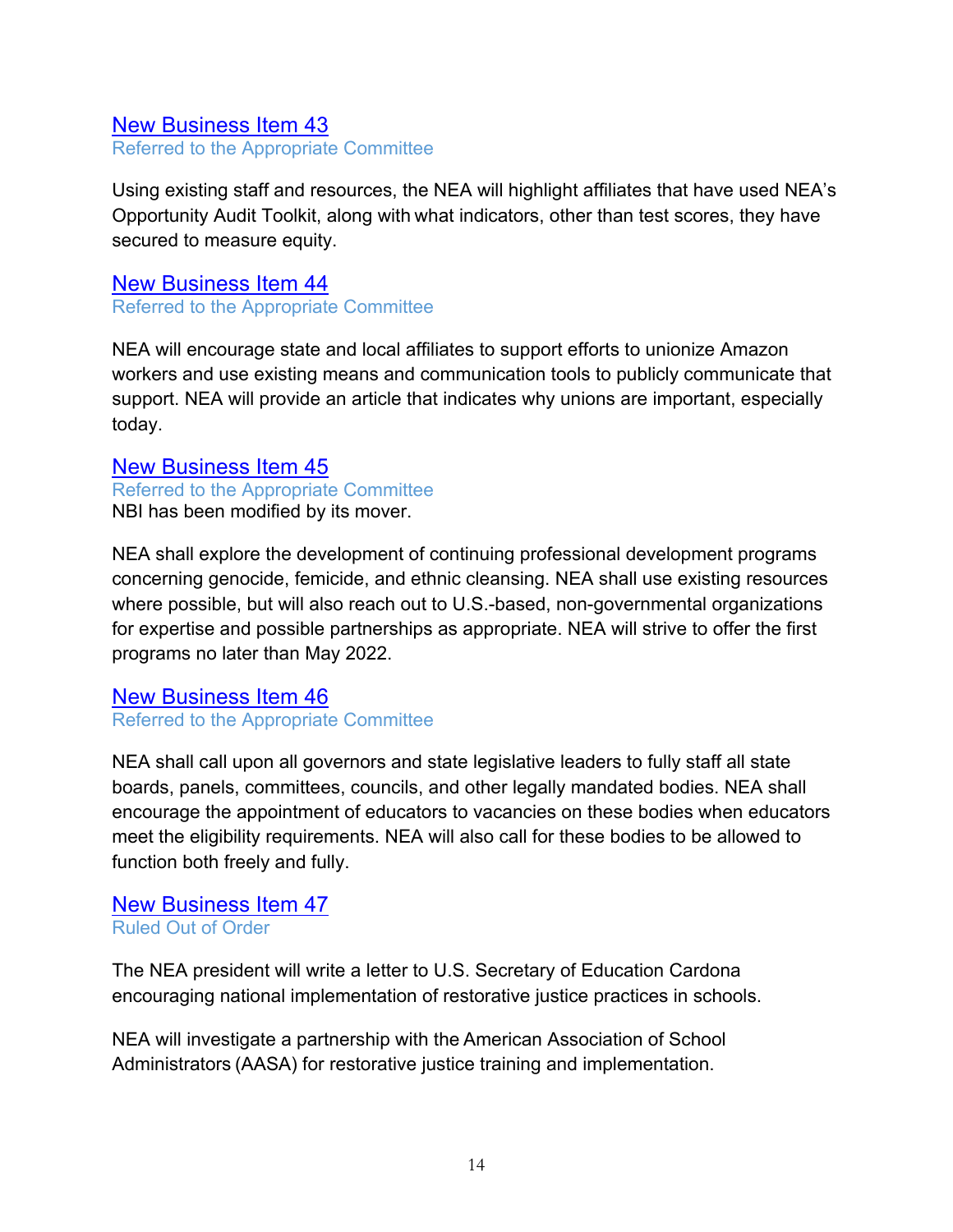NEA will urge state affiliate presidents to train their state officers and boards in restorative practices.

# New Business Item 48

Referred to the Appropriate Committee

NBI has been modified by its mover.

NEA will, in accordance with Resolution C-26 (Family Stability for Children), pursue strategies to publicize the importance of fathers in the positive social-emotional development and greater academic success for students. Beginning in the fall of 2021, using existing communication resources, NEA will publicize the positive impact fathers have for students. NEA will publicize the following issues, demonstrating that the presence of a father during a child's life increases the likelihood of positive socialemotional development and academic success of students:

- 1. Less poverty
- 2. Higher graduation rates
- 3. Lower rates of incarceration
- 4. Fewer teen pregnancies
- 5. Fewer suicides
- 6. Lower rates of drug and alcohol abuse

# New Business Item 49

Referred to the Appropriate Committee

The NEA will convene a task force to collect and analyze data and metrics about environmental pollution and its impact on America's students and educational communities. This report will be presented to the NEA Board of Directors and used to deliberate about the creation of a research-based NEA policy statement on environmental equity.

Data collection will include, but is not limited to, the following:

1. Data outlining the impact of environmental pollution on students in impoverished communities and/or Indigenous communities of color.

2. Data outlining the long-term health conditions suffered by communities impacted by environmental pollution (i.e., Flint, Michigan).

3. Data outlining the dollars spent on special education programs and supports for students who have been impacted as a result of environmental pollution.

4. A comparative analysis of impacted communities and neighboring non-impacted affluent communities in the same geographic region.

#### New Business Item 50 Ruled Out of Order

NEA will provide information through existing communications about transformative social-emotional learning (SEL) through the lens of equity, to encourage the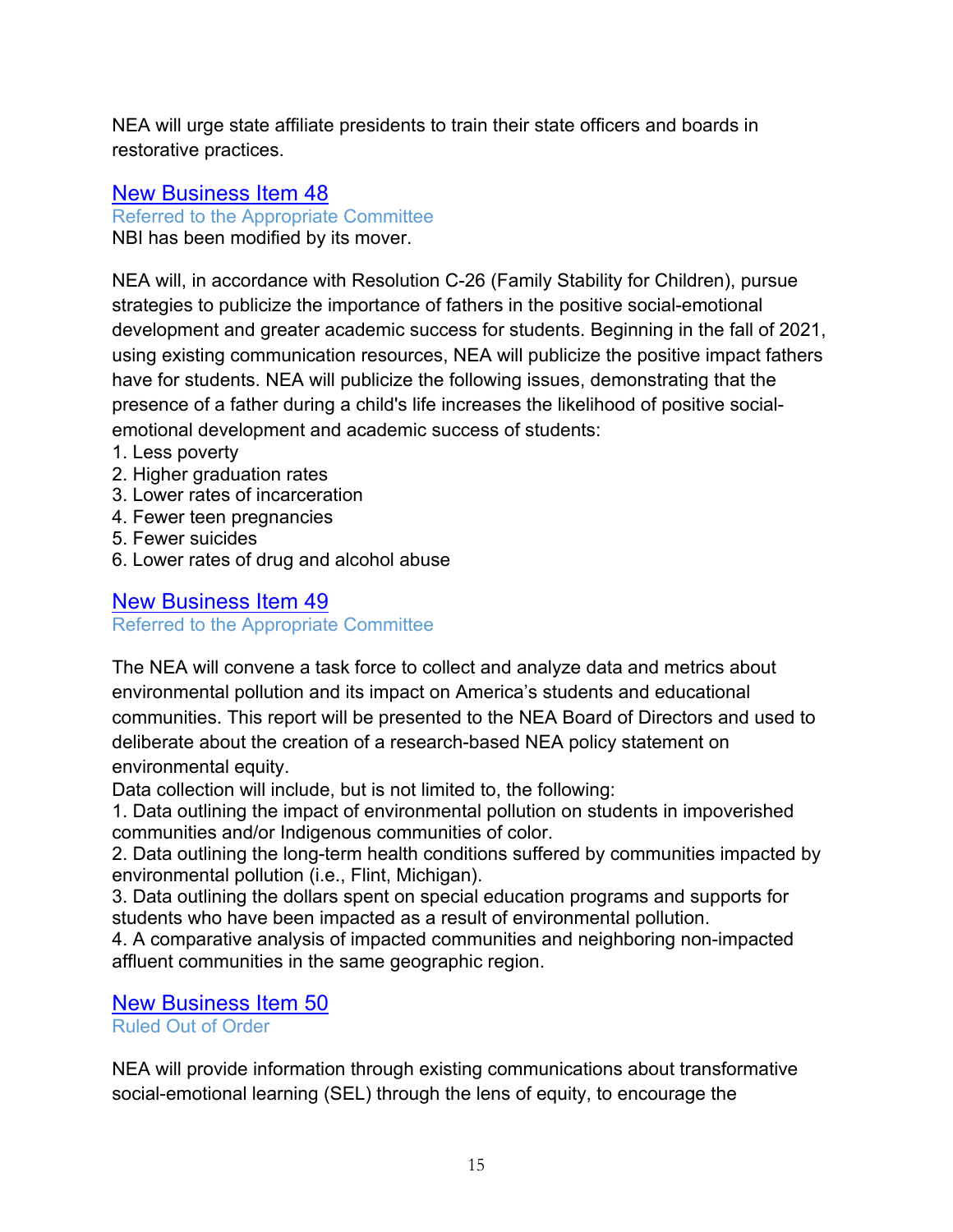development of identity, agency, belonging, curiosity, and collaborative problem solving in students.

#### New Business Item 51 Referred to the Appropriate Committee NBI has been modified by its mover. NEA will:

1. Use existing digital communication tools to educate members and the general public about the history, culture, and struggles of Palestinians, including the detention and abuse of children in the Occupied Palestinian Territory.

2. Use existing digital communication to publish an article in *NEA Today* recognizing the work done by our members fighting for the rights of Palestinian children and families.

3. Publicly advocate for Palestinian children to have access to a quality education while supporting their right to a safe and just future in accordance with the United Nations Convention on the Rights of the Child and other international standards.

4. Highlight the need for state and local affiliates to honor and protect the rights of members advocating for Palestinian human rights.

#### New Business Item 52 Referred to the Appropriate Committee

NEA will provide ongoing and updated information through existing communication channels about the new WIDA standards (formerly known as World-Class Instructional Design and Assessment standards) so all education professionals will have access to updated information in participating states.

# New Business Item 53

#### Referred to the Appropriate Committee

NBI has been modified by its mover.

NEA will support affiliates in promoting NEA, state, and local affiliate-created virtual professional development workshops, webinars, micro-credentials, and/or blended learning classes by creating a webinar and template for training that could be made available at member convenings.

# New Business Item 54

Referred to the Appropriate Committee

The National Education Association from this point forward will no longer hold its Representative Assemblies or any of its national conferences in any state that openly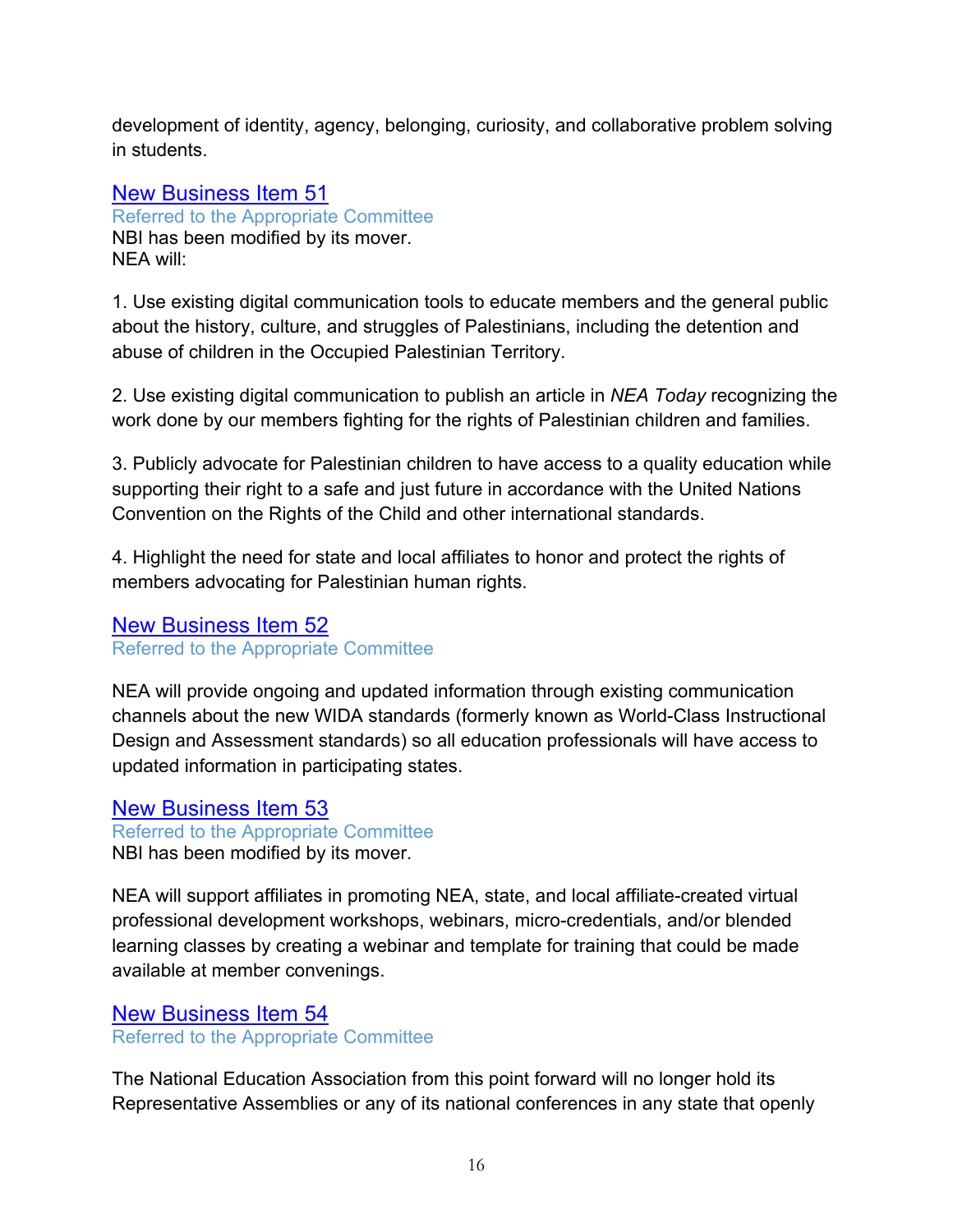supports voter suppression, including states that revoke voting rights for people who are convicted of felonies who have completed their sentence.

# New Business Item 55

Referred to the Appropriate Committee

NEA will promote the use of strength-based labels and titles rather than deficit-based labels in existing communication channels, by publicizing that school-ascribed designations in reading and language can reinforce negative self-concepts and the perception that students cannot achieve.

# New Business Item 56

Referred to the Appropriate Committee

The NEA will determine the cost of a Department of Health and Safety within the organization, including hiring a director/administrator with a strong background in public health and/or occupational health and both policy and environmental/industrial hygiene technical experts as staff. The duties of this department will include such tasks as: - establishing contacts with relevant federal agencies (especially Occupational Safety and Health Administration (OSHA), National Institute for Occupational Safety and Health (NIOSH), Environmental Protection Agency (EPA), Centers for Disease Control and Prevention (CDC));

- maintaining relationships with key allies, such as 21st Century Foundation, American Public Health Association (APHA), and other environmental organizations;

- coordinating within NEA to monitor, lobby, and advocate for federal legislative and regulatory policy;

- crafting model legislative and regulatory policies for state affiliates;

- organizing and supporting effective district-wide and school health and safety committees;

- assisting state affiliates and union locals to evaluate and resolve health and safety problems;

- assisting with or conducting education and training programs for state affiliates, union locals, and health and safety representatives, committees, officers, and staff;

- participating in legal cases involving health and safety to assist state affiliates and union locals;

- advocating for better health, safety, and environmental regulations, standards, and laws to protect our members, students, the public and our communities;

- assisting as needed with negotiations to strengthen health and safety language in collective bargaining agreements;

- assisting with health and safety issues associated with organizing new union locals. This budget proposal will be presented to the NEA Strategic Planning and Budget Committee for consideration and a report will be made to the 2022 NEA Representative Assembly.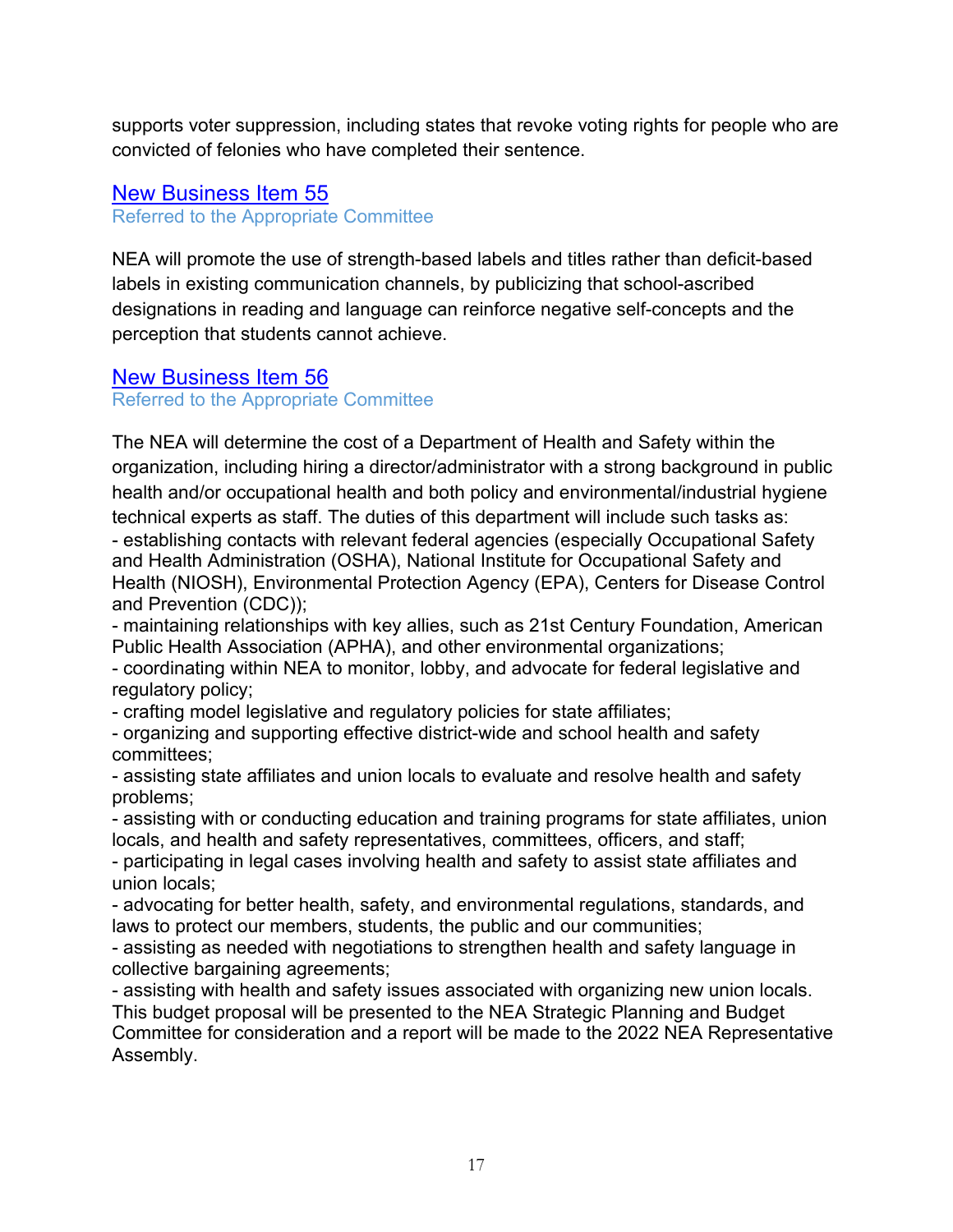#### New Business Item 57

Referred to the Appropriate Committee NBI has been modified by its mover.

The NEA president will write a letter to U.S. Secretary of Education Cardona encouraging the U.S. Department of Education to adopt a national recommendation of a minimum 30-minute recess period for grades pre-K-6.

#### New Business Item 58 Referred to the Appropriate Committee

NEA will generate a "Greenwood and Beyond" initiative. The goal is to make sure all students learn what happened not just in Tulsa, but in several Black townships during "The Red Summer" of 1921. Furthermore, NEA will work with historians and educators to create an online resource database that will store curriculum for "Greenwood and Beyond." This database will provide educators with information that can be used to educate students in the factual account of what happened during that period.

#### New Business Item 59

Referred to the Appropriate Committee

NEA shall use existing resources to advocate that charter schools adhere to the same stringent environmental requirements followed by traditional public schools prior to building any new campus to avoid a charter school from being built on toxic grounds. This includes proper review of potential land and thorough clean-up involving a state environmental agency. No charter school should be allowed building plans without approval by said state agency. Lastly, no charter school shall be allowed for their building plans to fall under a waiver or ministerial project (exemption). All building projects involving charter schools must adhere to strict building codes overseen by a public agency that will look out for the best interests of students, staff, and community members. This is for the purpose of preventing charter schools from being built on toxic sites.

#### New Business Item 60

Ruled Out of Order NBI has been modified by its mover. NEA will:

1. Create a diverse committee integrated by ESPs, retired educators, K-12 educators, high school students, undergraduates, higher education professionals, and other members from different backgrounds, races, ethnicities, religions, genders, classes, sexualities, gender identifies, immigrant status, age, language, ability, and culture.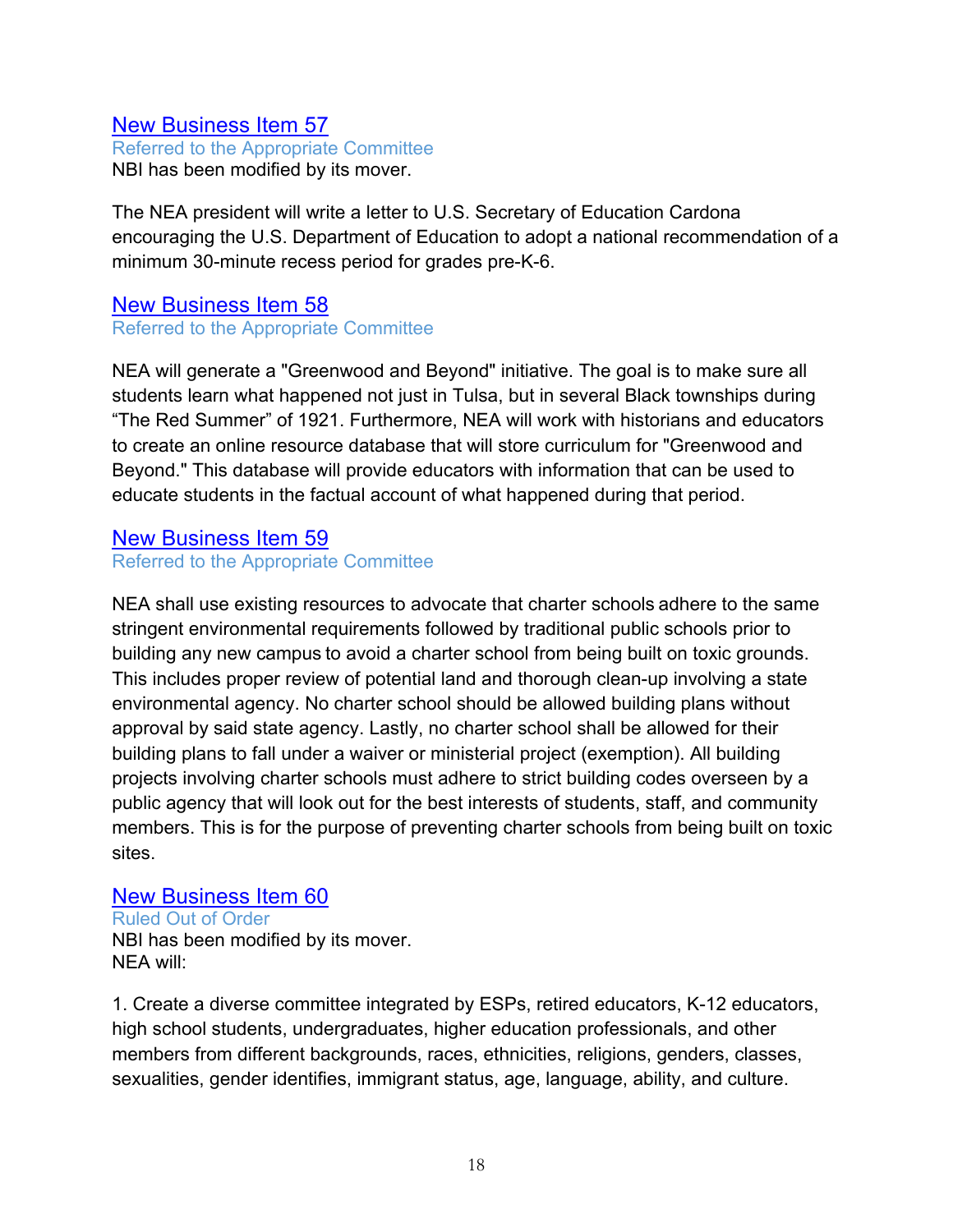2. Support the committee to gather information and evaluate how schools are organized, equipped, and structured to promote social justice, inclusion, equity, and equality to meet the current emotional and social needs of students.

3. Help the committee write a report with recommendations for building, reorganizing, and equipping schools to provide improvements such as the creation of Dream Centers and Multicultural Centers, restorative practices policies, and other programs in school.

4. Use existing NEA communication channels such as website, email, *NEA Today*, publications, and NEA conferences to disseminate the recommendations.

#### New Business Item 61 Referred to the Appropriate Committee

NEA will fund training materials and space for two half-day safeTALK (suicide alertness) classes for up to 30 delegates per class at an RA event in 2022.

# New Business Item 62

Referred to the Appropriate Committee NEA will:

• Build coalitions and partnerships with organizations to demand contractual protections for working mothers and parents;

• Draft model contract language to build access to worksite childcare for infant, toddler, and pre-kindergarten children and flexibility for workplaces that enables working caregivers to meet their family's needs that adequately meet the financial and developmental needs of our community's youngest members;

• Demand employer-sponsored childcare and subsidized discount agreements with local non-profit and home-based providers;

• Build coalitions with the child care provider industry like the Child Care Providers Union to support a fair and living wage for child care providers;

• Develop a comprehensive plan to provide a pathway to continue with existing programs into early education centers and transitional kindergarten programs;

• Publish articles through its appropriate media properties about how NEA is elevating the demand to improve work conditions that support working families by providing convenient, reliable, and high-quality worksite childcare;